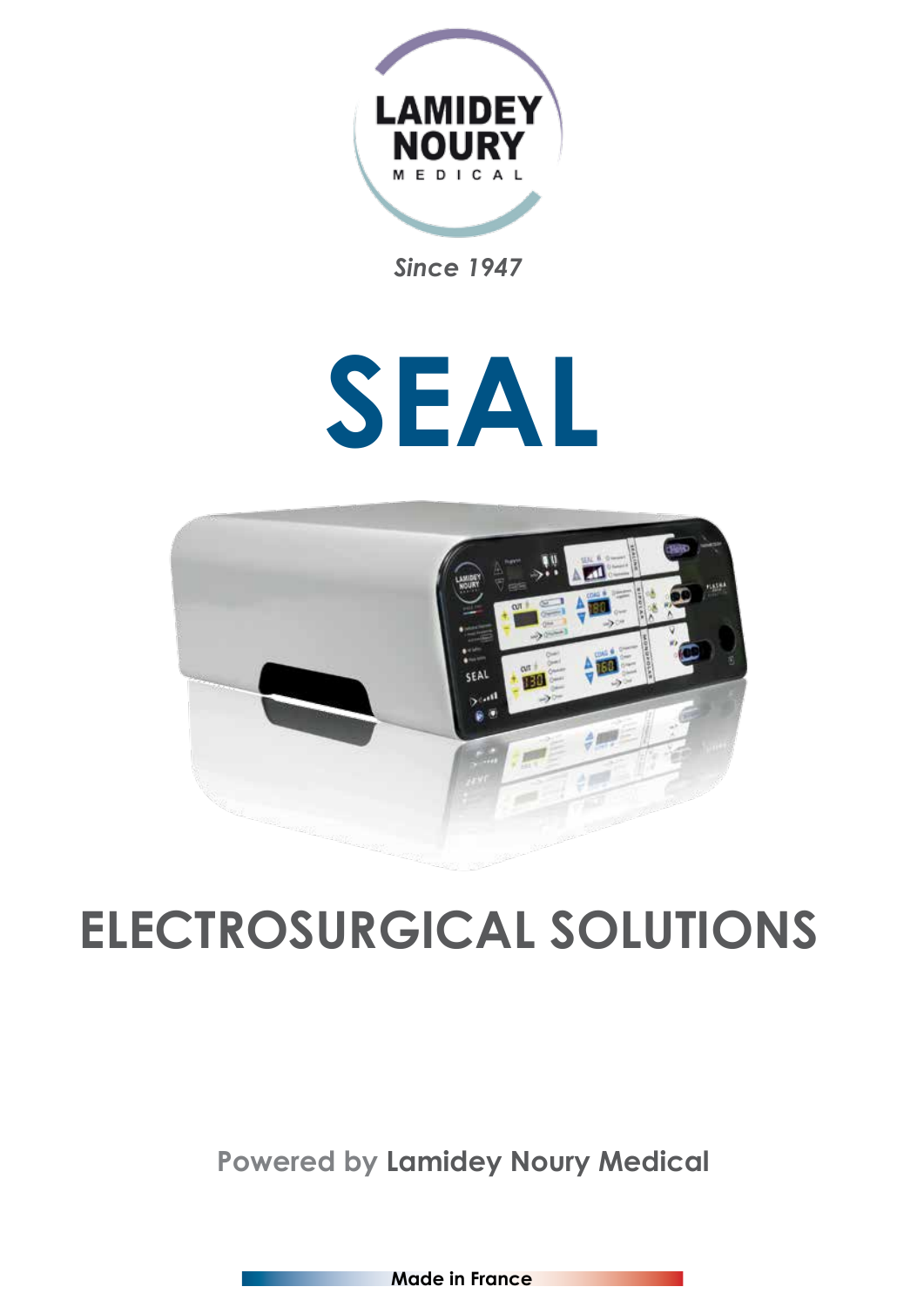

## **The most versatile, efficient and affordable unit**





#### **Full electrosurgical units 370W**

Complete electrosurgical unit with a wide range of monopolar and bipolar effects.



#### PLASMA **EDGE**

The gold standard of bipolar plasma resection power dedicated for bipolar TUR and hystero-resection procedure.



#### **Endosection**

Specific waveform dedicated to endoscopic polypectomy.



### **Vessel sealing system**

Safe and efficient up to 7mm vessel with validation signal after sealing process.



#### **Thermocision**

A unique system which can Seal, Dissect and Cut in one instrument dedicated for Thyroid and delicate procedure.



#### **Argon system**

Argon Plasma Coagulation with the optional Argon module system.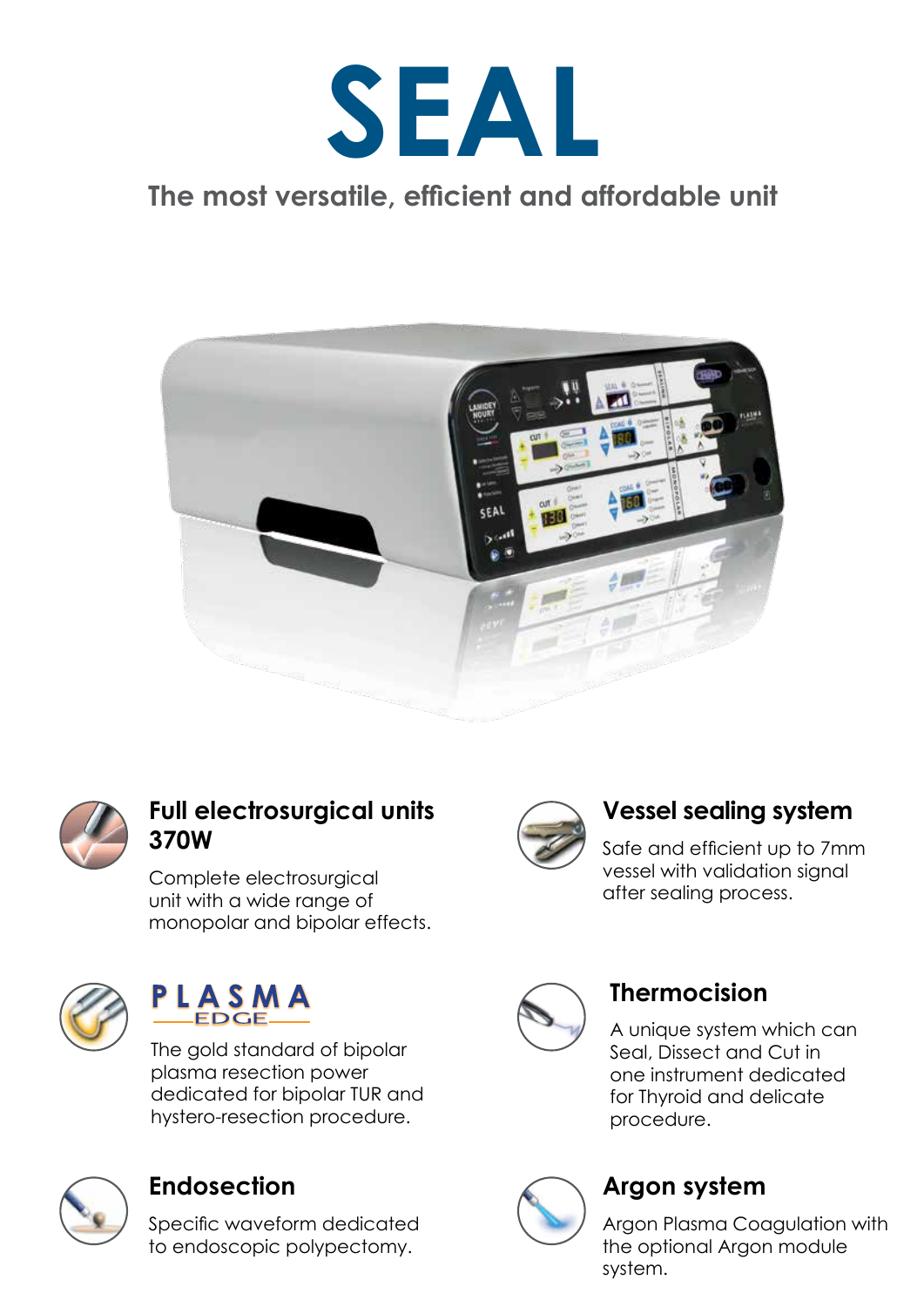

# **Endosection and Argon Capability**

Application: **ENDOSCOPY** Gastroenterology **OPEN SURGERY** S Liver coagulation

#### **Argon capatibility with external argon module**



#### **Endosection power dedicated for polypectomy**



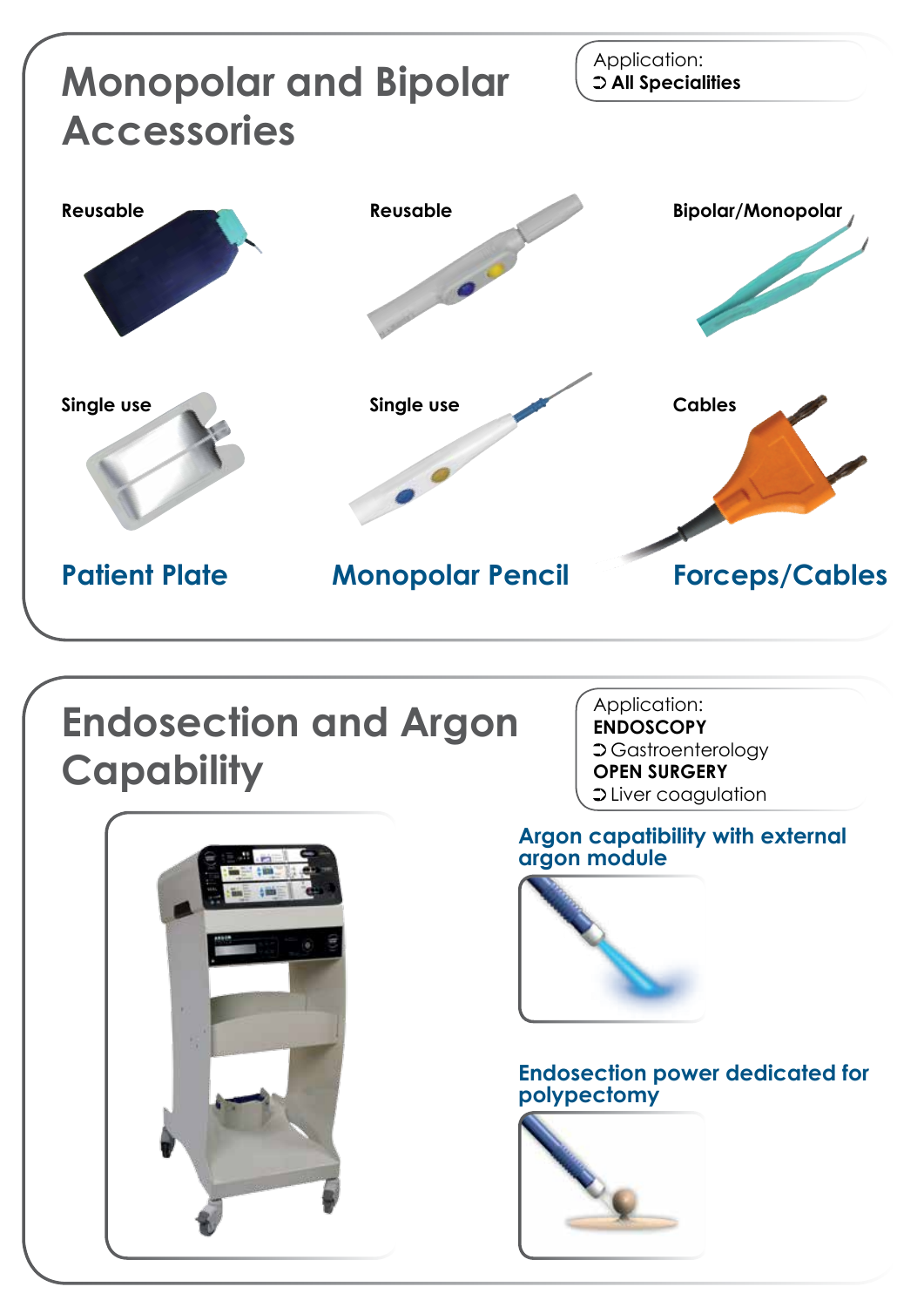



#### Application: **ENT** Total Thyroidectomy Parotidectomy Carotid Access **BREAST** Axillary Node Dissection



**Dissect, Seal and Cut**



## **Reduced Thermal Damage**

The thermal damage of a surgical instrument is causing by 2 critical elements:

- time applied on tissues
- energy delivered

The Thermocision technology is designed to reduce significantly both elements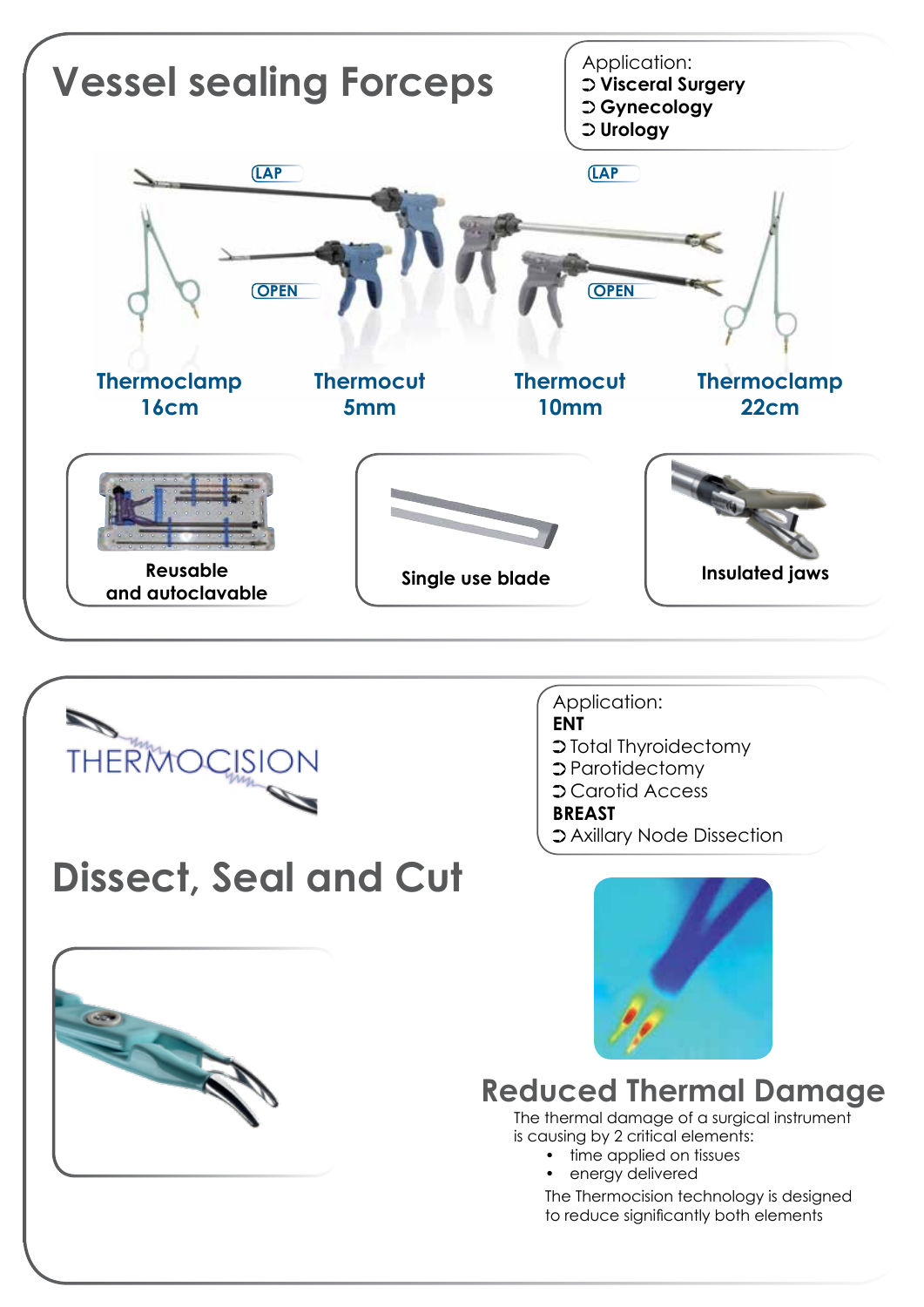

# **Bipolar Plasma Resection System**

# **Complete single use electrode range**







**Thin Loop**









**Ball**

**GYNECOLOGY LINE**

**UROLOGY LINE**





**Straight loop**









**WORKING ELEMENT SOLUTION**

**COMPLETE SOLUTION**



**Stand alone working elements compatible to usual resectoscopes**



**Double flow sheaths quick lock design with dedicated working element**